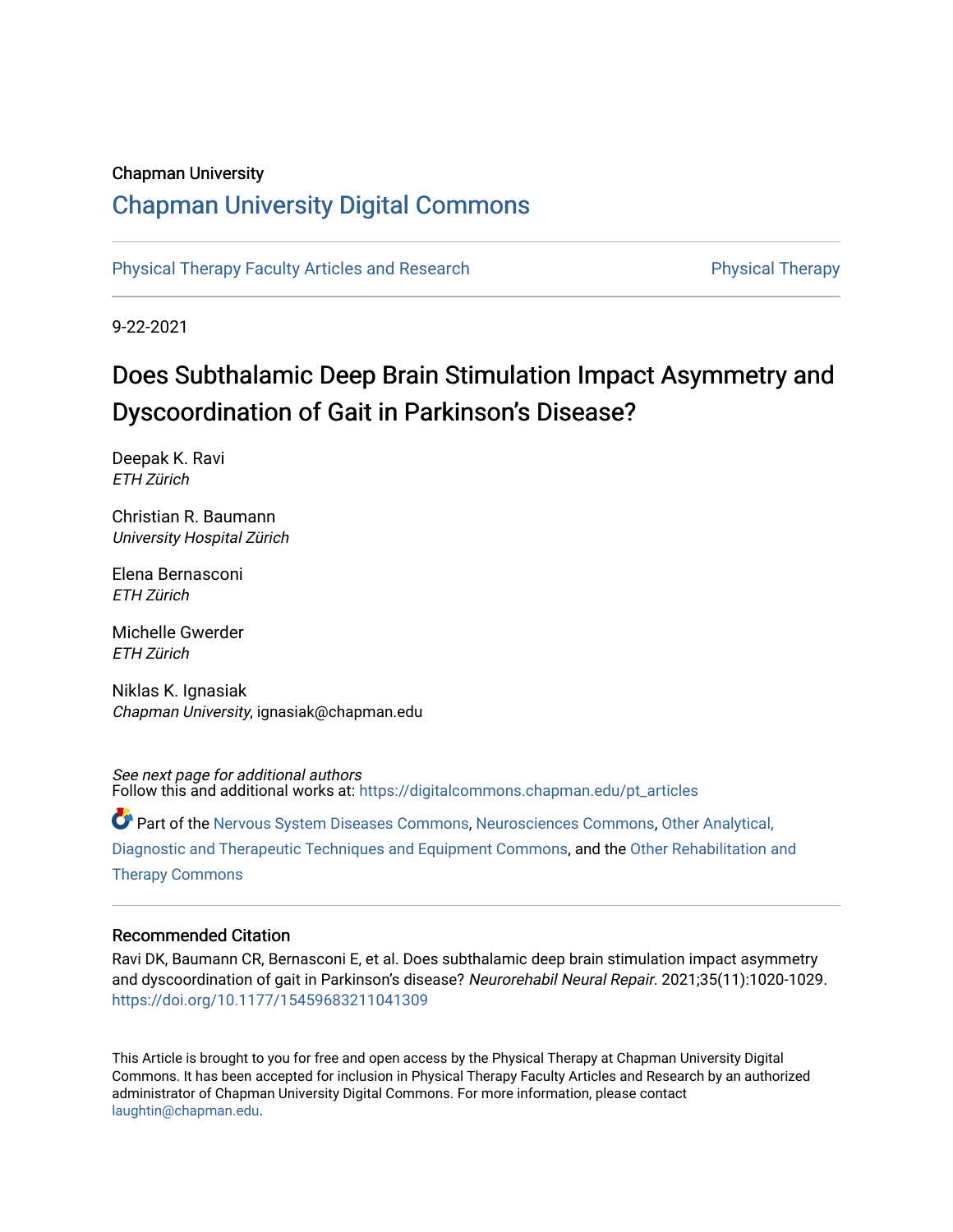## Does Subthalamic Deep Brain Stimulation Impact Asymmetry and Dyscoordination of Gait in Parkinson's Disease?

## **Comments**

This article was originally published in Neurorehabilitation and Neural Repair, volume 35, issue 11, in 2021. <https://doi.org/10.1177/15459683211041309>

## Creative Commons License



This work is licensed under a [Creative Commons Attribution-Noncommercial 4.0 License](https://creativecommons.org/licenses/by-nc/4.0/) 

Copyright The authors

## Authors

Deepak K. Ravi, Christian R. Baumann, Elena Bernasconi, Michelle Gwerder, Niklas K. Ignasiak, Mechtild Uhl, Lennart Stieglitz, William R. Taylor, and Navrag B. Singh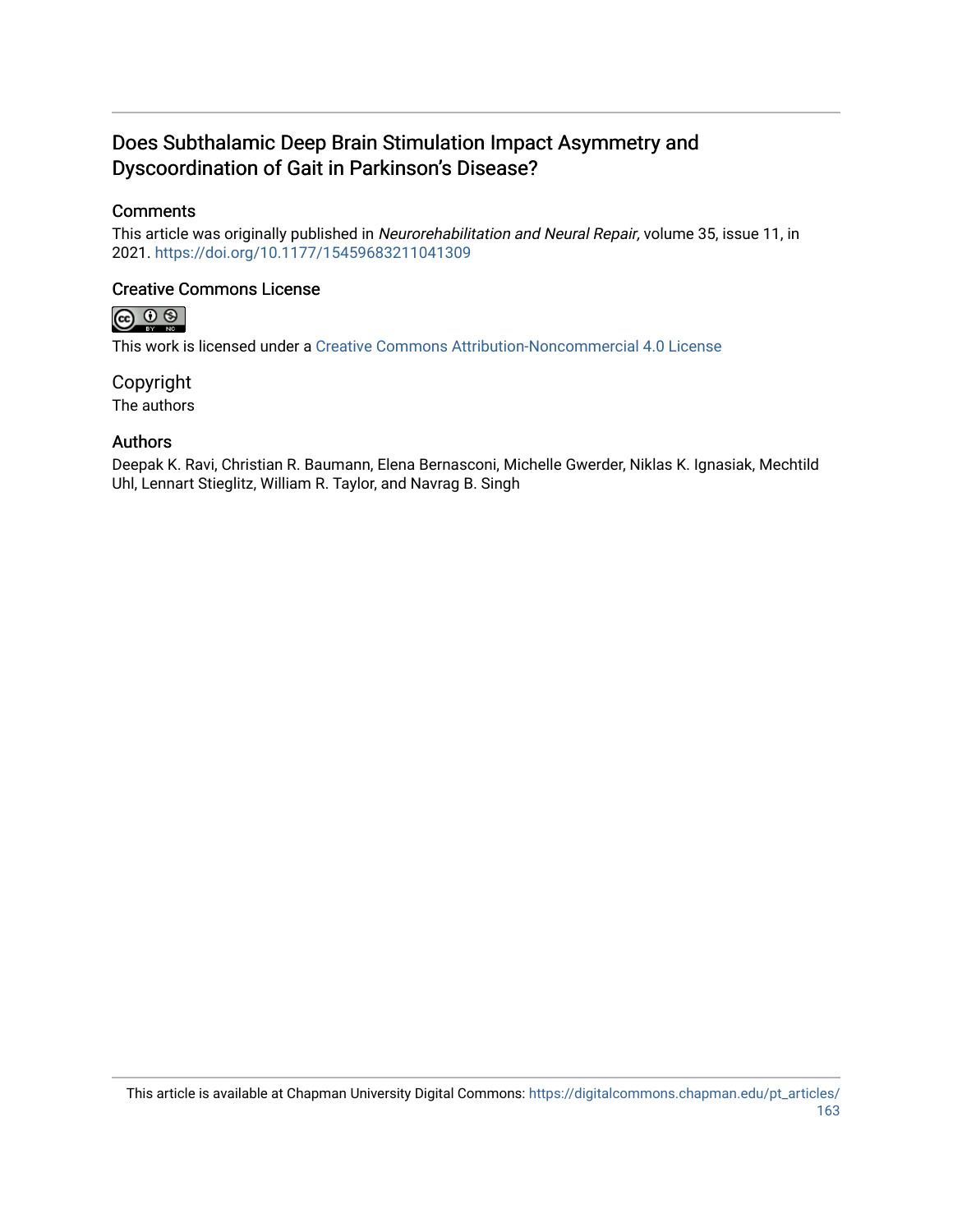

Does Subthalamic Deep Brain Stimulation Impact Asymmetry and Dyscoordination of Gait in Parkinson's Disease?

Neurorehabilitation and Neural Repair 2021, Vol. 0(0) 1–10 © The Author(s) 2021  $\circ$   $\circ$ 

Article reuse guidelines: pub.com/journals-permissions DOI: [10.1177/15459683211041309](https://doi.org/10.1177/15459683211041309) [journals.sagepub.com/home/nnr](https://journals.sagepub.com/home/nnr) **SSAGE** 

Deepak K. Ravi, MTech<sup>1</sup> ®, Christian R. Baumann, MD<sup>2</sup>, Elena Bernasconi, MSc<sup>1</sup>, Michelle Gwerder, MSc<sup>1</sup> <sup>®</sup>, Niklas K. Ignasiak, PhD<sup>3</sup>, Mechtild Uhl, Dipl. Nursing<sup>2</sup>, Lennart Stieglitz, MD<sup>2</sup>, William R. Taylor, PhD<sup>1</sup> ., and Navrag B. Singh, PhD<sup>1</sup>

#### Abstract

Background. Subthalamic deep brain stimulation (STN-DBS) is an effective treatment for selected Parkinson's disease (PD) patients. Gait characteristics are often altered after surgery, but quantitative therapeutic effects are poorly described. Objective. The goal of this study was to systematically investigate modifications in asymmetry and dyscoordination of gait 6 months postoperatively in patients with PD and compare the outcomes with preoperative baseline and to asymptomatic controls without PD. Methods. A convenience sample of thirty-two patients with PD (19 with postural instability and gait disorder (PIGD) type and 13 with tremor dominant disease) and 51 asymptomatic controls participated. Parkinson patients were tested prior to the surgery in both OFF and ON medication states, and 6-months postoperatively in the ON stimulation condition. Movement Disorder Society-Unified Parkinson's Disease Rating Scale (MDS-UPDRS) I to IV and medication were compared to preoperative conditions. Asymmetry ratios, phase coordination index, and walking speed were assessed. Results. MDS-UPDRS I to IV at 6 months improved significantly, and levodopa equivalent daily dosages significantly decreased. STN-DBS increased step time asymmetry (hedges' g effect sizes [95% confidence interval] between pre- and post-surgery: .27 [-.13, .73]) and phase coordination index (.29 [-.08, .67]). These effects were higher in the PIGD subgroup than the tremor dominant (step time asymmetry: .38 [-.06, .90] vs .09 [-.83, 1.0] and phase coordination index: .39 [-.04, .84] vs .13 [-.76, .96]). Conclusions. This study provides objective evidence of how STN-DBS increases asymmetry and dyscoordination of gait in patients with PD and suggests motor subtypes-associated differences in the treatment response.

#### Keywords

gait symmetry, gait coordination, Parkinson's disease, deep brain stimulation, basal ganglia

#### Introduction

Deep brain stimulation (DBS) that targets the subthalamic nucleus (STN) of the basal ganglia has shown therapeutic potential as an adjunct to pharmacotherapy for alleviating motor symptoms of Parkinson's disease  $(PD)$ . While the treatment appears effective in providing relief to the cardinal motor deficiencies of the disease (bradykinesia/akinesia, tremor, and rigidity), the outcomes on gait remain inconclusive.<sup>2,[3](#page-9-2)</sup> Evidence from long-term follow-up studies has shown that certain aspects of gait function improve initially postoperatively but then progressively worsen. $4,5$  $4,5$  It is estimated that gait deterioration occurs in about 25% of patients with PD (PwPD) after subthalamic deep brain stimulation  $(STN-DBS)$ <sup>6</sup> and a subset of them may experience fall.<sup>7,[8](#page-9-7)</sup> The causes of insufficient gait outcome are not well understood, and this is largely due to the paucity of objective investigations of gait characteristics in PwPD undergoing DBS.<sup>9</sup>

Most long-term studies have investigated gait outcomes using Movement Disorder Society-Unified Parkinson's Disease Rating Scale (MDS-UPDRS-III) clinical motor scores.<sup>10</sup> Although MDS-UPDRS-III is an internationally accepted and widely used clinical assessment scale (rapidly administered to measure clinically relevant outcomes), it only includes very

Neurorehabilitation & Neural Repair website at [https://nnr.sagepub.com/](https://nnr.sagepub.com/content/by/supplemental-data) [content/by/supplemental-data](https://nnr.sagepub.com/content/by/supplemental-data).

#### Corresponding Author:

<sup>1</sup> Institute for Biomechanics, ETH Zürich, Zürich, Switzerland  $^{\rm 2}$ Department of Neurology, University Hospital Zürich, Zürich, Switzerland <sup>3</sup>Department of Physical Therapy, Chapman University, Irvine, CA, USA Supplementary material for this article is available on the

William R. Taylor, Institute for Biomechanics, ETH Zürich Institute for Biomechanics, Leopold-Ruzicka-Weg 4, Zürich 8093, Switzerland. Email: [bt@ethz.ch](mailto:bt@ethz.ch)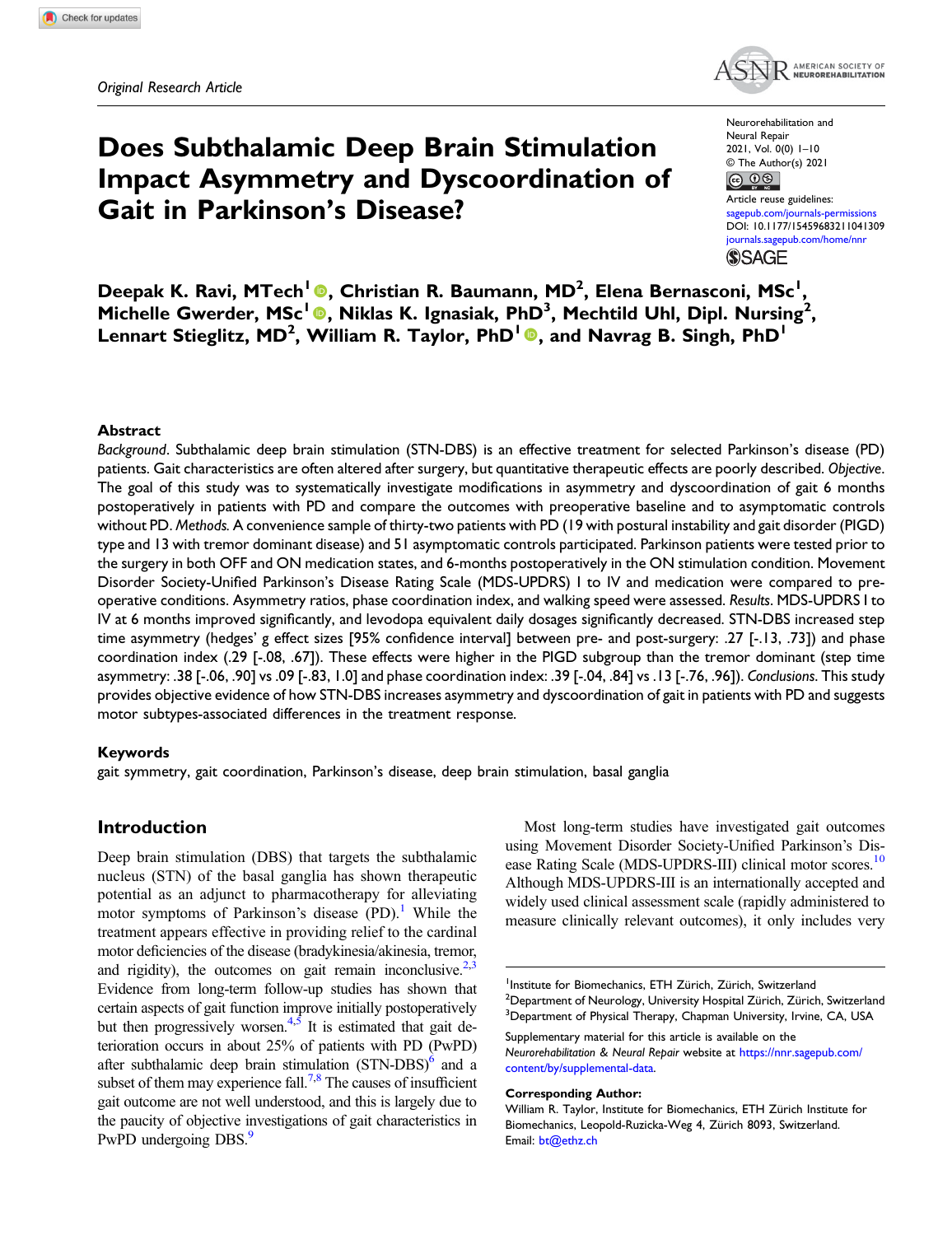few evaluations on walking ability or gait. The subtleties involved with controlling gait such as symmetry, variability, and coordination are important but remain unevaluated in standardized MDS-UPDRS-III assessments. Moreover, such objective gait characteristics could be used as biomarkers for reliable selection of DBS candidates, $\frac{11}{2}$  adaptive stimulation, $\frac{12}{2}$ and assessing treatment endpoints thereafter.<sup>[13](#page-9-12)</sup>

One of the defining symptomatic gait characteristics of PwPD is hypokinesia (slowness of walking) accompanied by small and variable step length.<sup>[14](#page-9-13)</sup> The effects of STN-DBS on walking speed and step length were investigated initially by Allert and co-workers<sup>[15](#page-9-14)</sup> in a pre-post study (follow-up assessments after 3 months) on 8 PwPD with severe disability. They found a significant increase in step length as well as gait velocity and subsequent studies have been able to corroborate this finding in both ON–OFF stimulation as well as pre-post designs.<sup>[16](#page-9-15)[-18](#page-10-0)</sup> Previous evidence also suggests beneficial effect of STN-DBS on hip, knee, and ankle joint range of motions.<sup>[11,](#page-9-10)[16](#page-9-15)</sup> However, varying reports on other important gait parameters (e.g., cadence and dual limb support time) and a general lack of long-term objective follow-ups preclude concrete conclusions for the alleviation of gait deficits using STN-DBS in PwPD. $2,3,9$  $2,3,9$  $2,3,9$ 

One pertinent investigation of STN-DBS in PwPD that has not been adequately described is the effects on asymmetry and dyscoordination of gait. This is particularly important because asymmetrical gait characteristics are often the first motor symptoms seen in these populations, $\frac{19}{2}$  demonstrated as a clinical marker of prodromal  $PD^{20}$  $PD^{20}$  $PD^{20}$  and discriminate distinct motor stages of  $PwPD<sup>21</sup>$  In clinics, the practice of using bilateral DBS lead implantation is quite common, with surgical targets and stimulation settings often optimized to achieve best effects on upper limb tremor, rigidity etc., while minimizing relevant adverse effects (can be referred to as 'clinically determined settings', evaluated using MDS-UPDRS I to IV). However, despite the prevalence of asymmetrical stimulation settings for bilateral DBS, asymmetry, particularly in the lower limbs has been shown to often persist<sup>15</sup> or increase at 6 months after surgery<sup>11</sup> for unknown reasons. Importantly, insufficient attention to asymmetry may be responsible for adverse events including freezing of gait (FOG) and fall episodes in a sub-group of patients after the surgery.<sup>22-[24](#page-10-5)</sup>

As mobility and functional gait are critical for health and quality of life, an in-depth account of stimulation to gait and clinical outcome relations seems then essential for developing a comprehensive DBS therapy in PwPD. The current study is part of a larger research project designed to investigate the predictive value of objective gait measures for DBS therapy outcomes in PwPD. In an exploratory study design, we systematically investigated alterations in our primary outcome: MDS-UPDRS III and our secondary measures: gait asymmetry, dyscoordination, and walking speed 6 months post-DBS in PwPD. We tested the hypothesis that PD motor subtypes, including tremor dominant (TD), postural instability and gait disorder (PIGD), and indeterminate (neither tremor nor postural instability as defining features) types would show distinct therapeutic effects on clinical and gait outcomes.

#### Methods

#### Study Design

A convenience sample of thirty-two PwPD (excluding dropouts, 26 men, 6 women, with mean age 60.2 (SD 9.6) years, PD duration: 10.3 (5.0) years, preoperative MDS-UPDRS-III in OFF medication: 39.97 (12.51), and preoperative Hoehn and Yahr scale in OFF medication: 2 (1–3) denotes mild or early PD, [Table 1](#page-4-0) and [Supplementary Table 1](https://journals.sagepub.com/doi/suppl/10.1177/15459683211041309)) were recruited at the University Hospital of Zurich. In addition, 51 asymptomatic controls without PD (22 men, 29 women, and mean age 66.6 (10.7) years) participated voluntarily (in response to flyers and newspaper advertisements) in this study. Inclusion criteria for the control participants consisted of the following: 40 to 90 years of age, free from neurological, psychiatric, and orthopedic disorders and were able to independently walk for 10 minutes. The study was approved (approval no: 2015- 00141) by Zurich Cantonal Ethics Commission and carried out in accordance with the Declaration of Helsinki, the guidelines of Good Clinical Practice, and the Swiss regulatory authority's requirements. The subjects all provided written, informed consent prior to participation. The detailed surgical protocol and postoperative management of patients are provided in [Supplementary Methods 1.](https://journals.sagepub.com/doi/suppl/10.1177/15459683211041309) Stimulation parameters are presented in [Supplementary Table 2.](https://journals.sagepub.com/doi/suppl/10.1177/15459683211041309)

#### Data Collection

Clinical Assessment. Motor symptoms were assessed using MDS-UPDRS III, evaluated twice pre-surgery—in the ON and OFF medication conditions (as part of the levodopa challenge test used to screen DBS candidates that demon-strates levodopa responsiveness<sup>[25](#page-10-6)</sup>)—as well as once around 6 months post-surgery in the medication and stimulation ON condition. MDS-UPDRS I (non-motor symptoms), II (activities of daily living), and IV (dyskinesias and motor fluctuations) were also performed once (OFF medication condition) before surgery and once after surgery. In addition, dopaminergic treatment was recorded as levodopa equivalent daily dose. The clinical subtypes of PwPD such as TD, PIGD, and indeterminate types were also identified.<sup>[26](#page-10-7)</sup> The predominant symptom side was identified by medical history and during the clinical examination and substantiated using the MDS-UPDRS asymmetry: difference between left and right motor scores of MDS-UPDRS Part III (items 3.3–3.8 and  $3.15 - 3.17$ .  $27$ 

Objective Gait Measures. PwPD were tested prior to surgery in the medication ON state, and once around 6 months after the surgery in the ON medication and ON stimulation condition.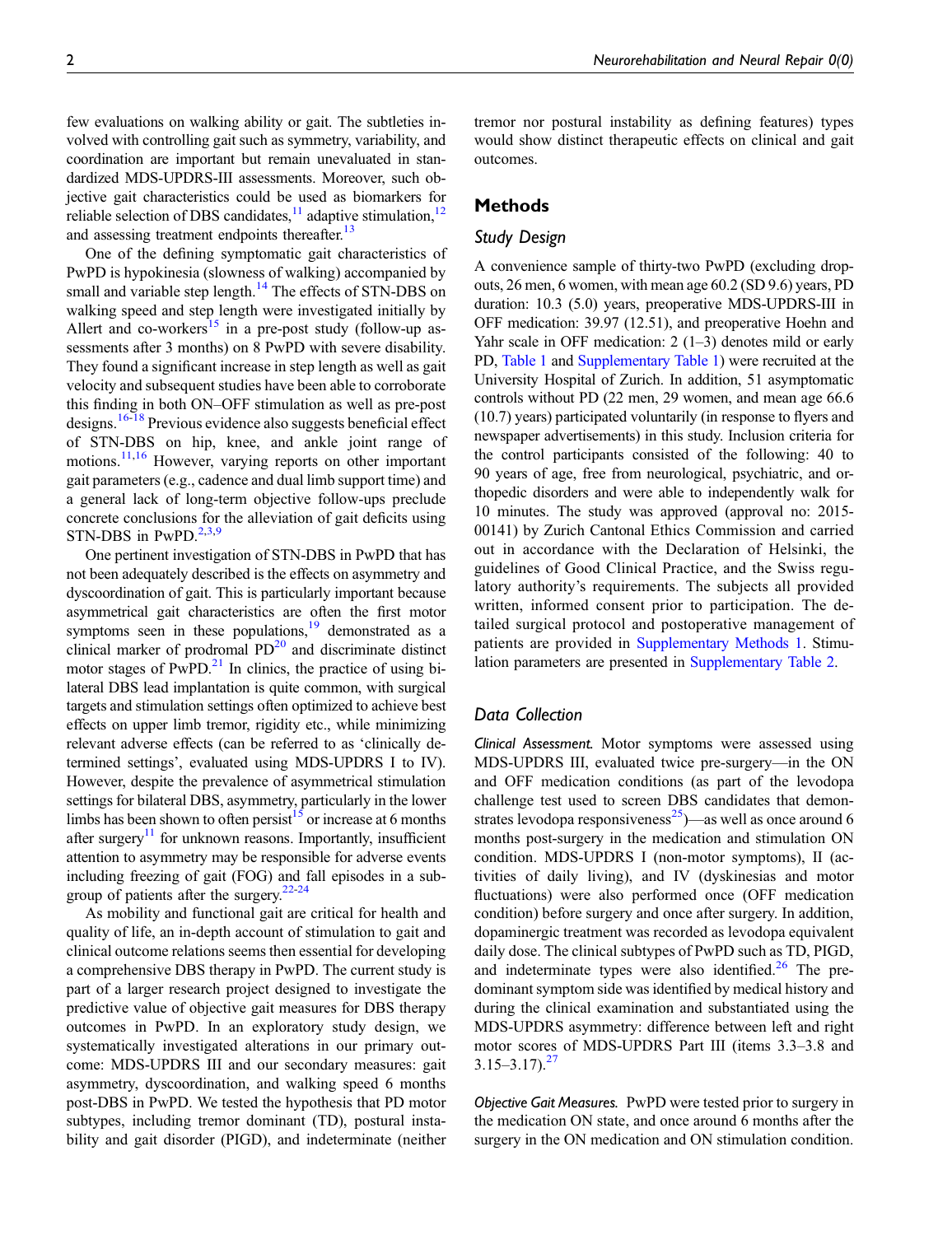| Characteristic                    | <b>Healthy Controls</b><br>$(N = 51)$ | PwPD Pre-DBS<br>$(N = 32)$                                                        | PwPD Post-DBS<br>$(N = 32)$ | Healthy Controls vs PwPD<br>Pre-DBS P-value |
|-----------------------------------|---------------------------------------|-----------------------------------------------------------------------------------|-----------------------------|---------------------------------------------|
| Age (years)                       | 66.6 (10.7)                           | 60.2(9.6)                                                                         | 60.9(9.7)                   | $\leq .01$                                  |
| Male/female                       | 22/29                                 | 27/5                                                                              | 27/5                        | $\leq .01$                                  |
| Weight (kg)                       | 68.1 (12.2)                           | 77.0 (13.7)                                                                       | 78.6 (11.7)                 | $\leq .01$                                  |
| Height (cm)                       | 168.9(8.8)                            | 176.0(6.8)                                                                        | 175.9(6.7)                  | $\leq .01$                                  |
| Age of onset of disease (yr)      |                                       | 49.9(9.3)                                                                         | ٠                           |                                             |
| Disease duration (yr)             |                                       | 10.3(5.0)                                                                         | ۰                           |                                             |
| H&Y stage                         |                                       | $2(1-3)$                                                                          | $2(1-2.5)$                  |                                             |
| MDS-UPDRS-based clinical subtypes |                                       | $TD (N = 13)$<br>$PIGD (N = 19)$<br>Indeterminate $(N = 0)$                       |                             |                                             |
| Symptom side                      |                                       | Left-sided symptom onset<br>$(N = 18)$<br>Right-sided symptom onset<br>$(N = 14)$ |                             |                                             |
| <b>Handedness</b>                 |                                       | Right handedness $(N = 30)$ -<br>Forced right handedness<br>$(N = 2)$             |                             |                                             |

Table 1. Baseline and Longitudinal Demographics and Clinical Characteristics.

Values expressed as mean (standard deviation) or median (lower limit–higher limit).

<span id="page-4-0"></span>Differences in age, weight, and height were assessed using t-tests. Difference in no of male/female participants was assessed using a chi-square test. Statistical significance was determined at P < .01.; Abbreviations: MDS-UPDRS, Movement Disorder Society-Unified Parkinson's Disease Rating Scale; PwPD, patients with Parkinson's disease; DBS, deep brain stimulation; H&Y, Hoehn and Yahr; TD, tremor dominant; PIGD, postural instability and gait disorder.

Here, most subjects in the post-condition were still taking a clinically adapted dose of medication [\(Supplementary](https://journals.sagepub.com/doi/suppl/10.1177/15459683211041309) [Methods 2\)](https://journals.sagepub.com/doi/suppl/10.1177/15459683211041309), except for 3 subjects that were completely OFF medication. The evaluators who performed the gait analysis were not blinded to the group status (e.g., asymptomatic controls vs PwPD). All participants were instructed to walk (barefoot, self-selected speed, and without any aid or assistance) continuously for 10 minutes in an eight-shape around 2 marked spots 10 m apart. The use of an "8-walk" protocol allows the collection of a high number of consecutive gait cycles during overground walking that is necessary in order to reliably assess gait performance.<sup>[28](#page-10-9)</sup> A threedimensional motion capture camera system (10 cameras; 61 markers; 100 Hz; Vicon Nexus, version 2.3/2.8.2, Oxford Metrics, United Kingdom) was used to record the movements. Before each data collection, a calibration routine was performed across the entire capture volume (calibration error threshold set at 0.5 mm). In addition, we followed the published recommendations for minimizing error associated with marker placement. $29$  The trajectories of the heel (calcaneus), toe (metatarsal head III), and sacrum (midpoint between left and right posterior superior iliac spines) markers were used to extract gait kinematics.

#### Data Analyses

**Pre-processing.** The raw kinematic data (from  $2 \times 7$ -m straight sections of the 8-walk) were low pass filtered (zero phase fourth order Butterworth with cut-off frequency of 25 Hz).

The gait events (heel strikes and toe-offs) were automatically extracted using a custom algorithm based on foot velocity.<sup>[30](#page-10-11)</sup>

Asymmetry ratio. Spatiotemporal gait measures of step length, step time, swing time, and stance time ([Supplementary](https://journals.sagepub.com/doi/suppl/10.1177/15459683211041309) [Methods 2](https://journals.sagepub.com/doi/suppl/10.1177/15459683211041309)) were evaluated for each foot separately. All outliers defined as intervals outside  $\pm 4$  median absolute deviation (MAD) away from the median were eliminated. The number of outliers eliminated by this process across all parameters and participant groups was 15 (maximum) out of 221 (average) walking steps. For each subject, we then determined which foot had the larger vs smaller amplitude (e.g., longer vs shorter mean step length) for evaluating the asymmetry ratios $31$ 

Asymmetry

$$
= \frac{\text{maximum amplitude} - \text{minimum amplitude}}{\text{maximum amplitude}} * 100
$$

Asymmetry ratio of zero percentage indicates perfect symmetry.

Phase coordination index. Bilateral dyscoordination in left– right stepping phase was analyzed using the phase coordi-nation index (PCI,<sup>[32](#page-10-13)</sup> [Supplementary Methods 2\)](https://journals.sagepub.com/doi/suppl/10.1177/15459683211041309). Lower PCI values reflect a more accurate and consistent left–right stepping phase generation.

Walking speed was additionally evaluated for all individuals.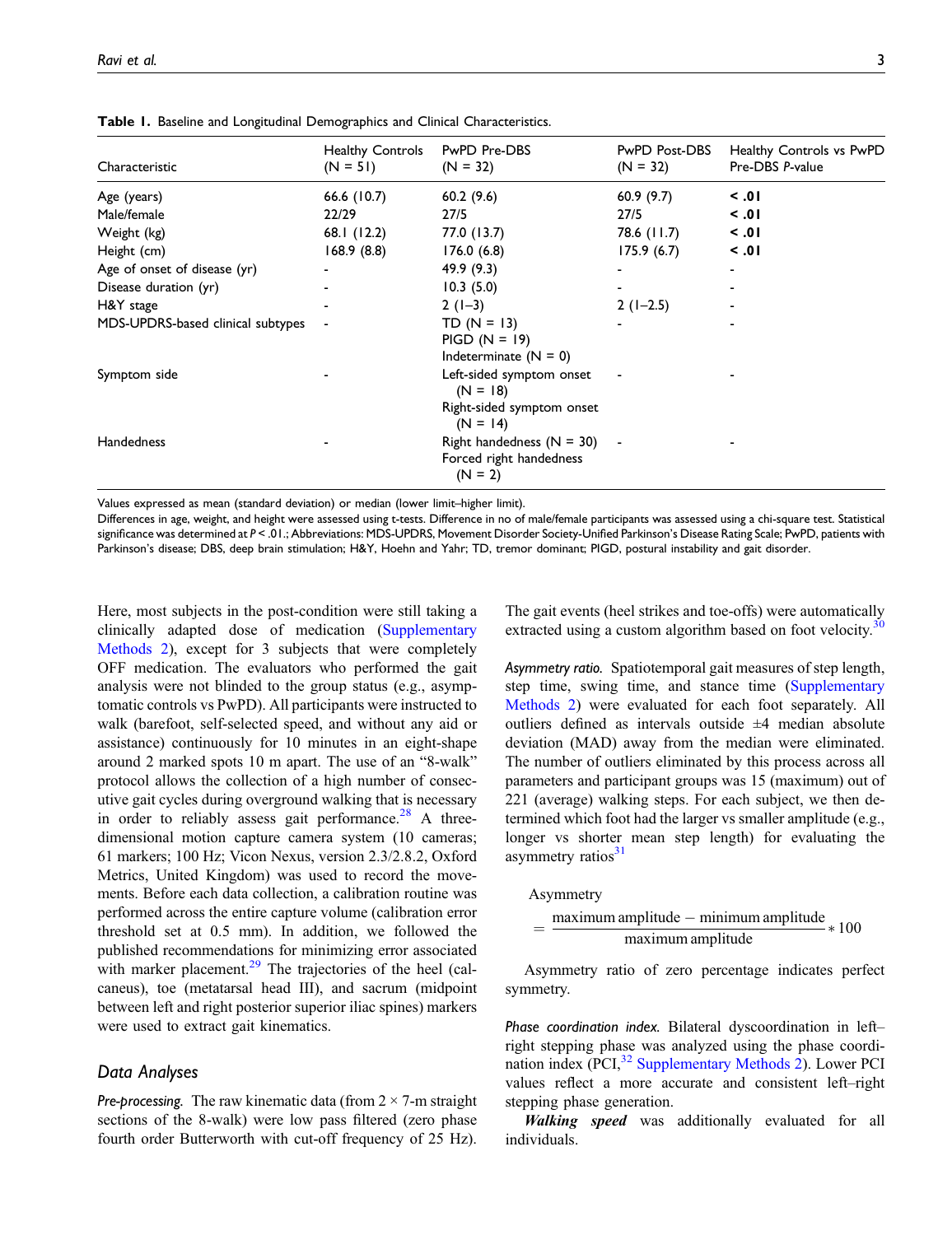#### Statistical Analyses

For the comparison of demographic characteristics, t-tests and chi-square tests were performed. Significance was set at .01.

Clinical scores. Changes in the overall clinical scores were computed as: [(Pre-surgery scores – Post-surgery scores)/Presurgery scores]  $\times$  100%. The Wilcoxon signed-rank test was used to determine difference between the scores. Significance was set at  $P < .05$ . In addition, we tested whether the overall differences met the criteria of clinical relevance set by the minimal clinically important difference (MCID) thresholds (Part I:  $-2.64$  points,  $^{3\overline{3}}$  Part III:  $-3.05$  points,  $^{3\overline{3}}$  Part III:  $-3.25$ points,  $34$  and Part IV:  $-.9$  points  $35$ ).

Changes to individual items (and composite of sub-items) were computed as mean differences [95% confidence interval]. The procedure for obtaining bootstrap confidence interval $36$  is detailed in [Supplementary Methods 3.](https://journals.sagepub.com/doi/suppl/10.1177/15459683211041309) These changes are not tested for significance because of large number of ties (no differences) in the data.

Gait characteristics. For the investigation of the neuromodulatory effects of DBS treatment on asymmetry and dyscoordination, effect sizes (ES) (Hedges'  $g^{36}$ ) with 95% confidence interval CI [\(Supplementary Methods 3\)](https://journals.sagepub.com/doi/suppl/10.1177/15459683211041309) were calculated using bootstrap resampling. The 95% CI on the effect size gives a measure of precision and confidence about our estimate and is not sensitive to the distribution of observations or underlying populations. $37$  The rationale for including a control group is to demonstrate the importance of the direction of intervention effects (e.g., modification in asymmetry with respect to physiological asymmetry observed in asymptomatic controls without PD). The P-value of the two-sided permutation t-test is reported in case of significant differences ([Supplementary Methods 3](https://journals.sagepub.com/doi/suppl/10.1177/15459683211041309)). Significance was set at  $P < .05$ .

All analyses were conducted in MATLAB (v2019a, The Mathworks Inc., USA) and R (version 1.2.5033, The R Foundation for Statistical Computing, Austria).

#### **Results**

#### Patient and Demographic Data

The overall subject dropout rate was 13.5% (5 PwPD). One participant dropped out before surgery and 4 participants dropped out after surgery as presented in [Supplementary Figure 1.](https://journals.sagepub.com/doi/suppl/10.1177/15459683211041309) There were significant differences ( $P < .01$ ) in the age, proportion of male/female, height, and weight between PwPD and asymptomatic controls. Conversely, the 2 PwPD subtypes groups did not significantly differ in those characteristics.

### Clinical Characteristics

MDS-UPDRS data were collected at a mean of 2.6 (SD 1.6) and 5.7 (.7) months before and after surgery, respectively. In

the standardized evaluation of motor symptoms of the disease, MDS UPDRS-III score improved from a baseline OFF medication value of 39.97 (12.5) by 58% at 6 months after surgery ([Table 2\)](#page-6-0). In comparison to the baseline OFF medication at 6 months, the scores for UPDRS-I improved by 27% (range: -100 to 89), those for UPDRS-II improved by 46% (range: 0 to 90), and those for UPDRS-IV improved by 70% (0 to 100). All these functional improvements were significant ( $P < .001$ ) and exceeded the MCID thresholds. Postoperatively, the levodopa equivalent daily dosage also reduced significantly  $(P < .001)$  from 1118.8 (511.55) mg at baseline to 365.31 (219.86) mg at 6 months after surgery ([Table 2\)](#page-6-0).

A subgroup analysis was performed on MDS-UPDRS III items that address clinical subtypes. The average MDS-UPDRS TD/PIGD ratio for TD group was 3.28 (1.34) and for PIGD group .33 (.29). The mean difference [95% CI] between the groups was 2.95 [2.32, 3.79]. None of the study participants belonged to the indeterminate subtype. The composite scores for tremor improved by 3.91 [2.41, 5.47], and those for posture and gait improved by 1.19 [.59, 2.38], both near to 50% group-level improvement. MDS-UPDRS Asymmetry: The difference between left and right MDS-UPDRS III motor subscores was 2.29 (7.59) in PwPD, 4.23 (8.69) in the TD group and .89 (6.32) in the PIGD group.

#### Gait Characteristics PwPD

PwPD had higher asymmetry ratios (highest effect size reported for step length asymmetry, ES [CI]: .56 [.06, 1.03],  $P < .05$ ) and higher PCI (.81 [.3, 1.26],  $P < .05$ ) before surgery compared to the asymptomatic control group ([Supplementary Table 3](https://journals.sagepub.com/doi/suppl/10.1177/15459683211041309)).

Increase in step time asymmetry (.27 [-.13, .73]) and PCI (.29 [-.08, .67]) was observed post-surgery relative to presurgical status in PwPD. Differences in all other gait characteristics between pre- and post-surgery were negligible ([Table 3\)](#page-7-0).

#### Gait Characteristics Clinical Subtypes

Between subtypes. The magnitude of difference between the TD and PIGD subtypes was larger for PCI and walking speed (both ES's > .50) before surgery. The differences between the subtypes increased post-surgery relative to pre-surgical status in all the gait characteristics (notably step time asymmetry .40 [-.33, .97] to .69 [-.03, 1.33] and PCI .60 [-.10, 1.13] to .78 [.06, 1.35],  $P < .05$ ) except walking speed (-.55 [-1.27, 0.22] to -.32 [-.98, 0.40]), [Table 4.](#page-8-0)

Within subtypes. Step time asymmetry (.38 [-.06, .90]) and PCI (.39 [-.04, .84]) increased in the PIGD group following surgery. Differences in all other gait characteristics within subtypes, between pre- and post-surgery were negligible ([Table 4\)](#page-8-0).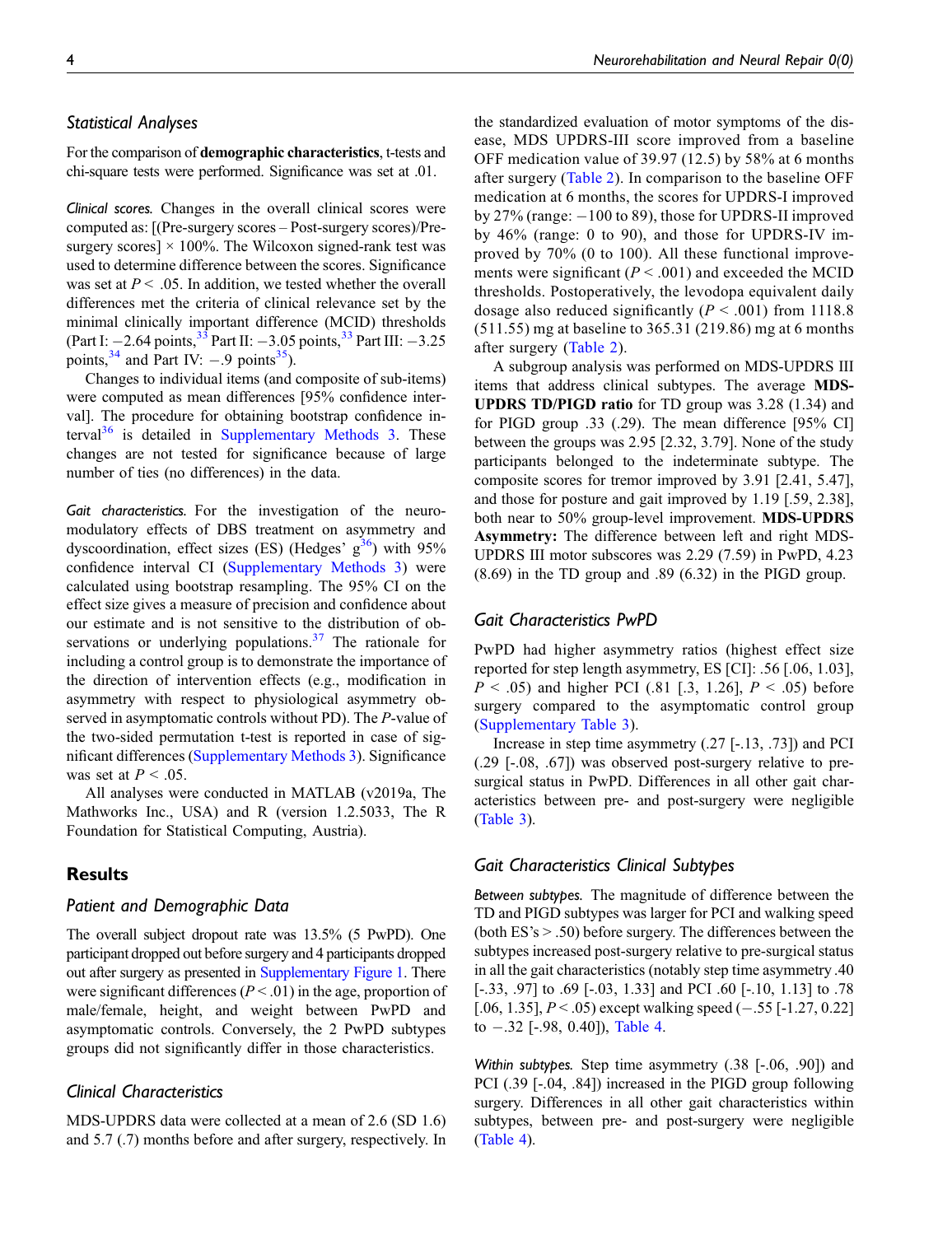| Characteristic                                       | PwPD Pre-DBS<br>OFF Med | PwPD Pre-DBS<br>ON Med         | PwPD Post-DBS<br>ON Med <sup>*</sup> | PwPD Pre-DBS OFF Med vs PwPD<br>Post-DBS ON Med* |
|------------------------------------------------------|-------------------------|--------------------------------|--------------------------------------|--------------------------------------------------|
|                                                      |                         | Overall scores                 |                                      |                                                  |
| <b>MDS-UPDRS I</b>                                   | 10.13(4.32)             | $\blacksquare$                 | 6.34(2.70)                           | 26.86 $(36.50)^{\dagger}$                        |
| <b>MDS-UPDRS II</b>                                  | 13.44(4.65)             | $\sim 100$                     | 7.38 (3.90)                          | 46.09 $(23.10)^{\dagger}$                        |
| <b>MDS-UPDRS III</b>                                 | 39.97 (12.5)            | 19.3(7.4)                      | 16.5(7.7)                            | 57.53 $(15.68)^{\dagger}$                        |
| <b>MDS-UPDRS IV</b>                                  | 7(3.30)                 |                                | 1.81(2.26)                           | 70.02 $(32.23)^{\dagger}$                        |
| Levodopa equivalent daily dose<br>(mg/day)           |                         | 1118.8(511.55)                 | 365.31 (219.86)                      | 64.50 $(19.79)^{\dagger}$                        |
|                                                      |                         | Subscores and individual items |                                      |                                                  |
| Sub-items 3.15a till 3.18, sum of<br>tremor $(0-40)$ | 7.56 (6.32)             | 2.06(3.39)                     | 3.65(3.50)                           | 3.91 [2.41, 5.47]                                |
| Sub-items 3.10 till 3.12, sum of<br>$PIGD (0-12)$    | 2.41(2.23)              | $1.06$ $(.83)$                 | 1.16(1.50)                           | $1.19$ [.59, 2.38]                               |
| 2.10. Item tremor $(0-4)$                            | 1.19(0.95)              |                                | .81 (.74)                            | $.38$ [.13, .59]                                 |
| 2.12. Item walking and balance $(0-4)$ 1.13 (.48)    |                         |                                | .84 (.63)                            | $.28$ [.13, .41]                                 |
| 2.13. Item freezing $(0-4)$                          | .66 (.85)               |                                | .23(.49)                             | $.44$ [.13, .72]                                 |
| 3.10. Item gait $(0-4)$                              | 1.38(0.70)              | .78 (.41)                      | .68(.53)                             | .66 [.44, .97]                                   |
| 3.11. Item freezing $(0-4)$                          | .41 (.82)               | .09 (.29)                      | .23(.61)                             | $.19$ [ $-.03, .56$ ]                            |
| 3.12. Item postural stability $(0-4)$                | .63(.96)                | .19 (.46)                      | .29 (.73)                            | $.34$ $[.00, .72]$                               |

Table 2. Effect of Bilateral Stimulation of the Subthalamic Nucleus on MDS-UPDRS scores.

|                                                              |                         |                | $-$            |                 |                |                |                                                                   |                            |
|--------------------------------------------------------------|-------------------------|----------------|----------------|-----------------|----------------|----------------|-------------------------------------------------------------------|----------------------------|
|                                                              | PwPD Pre-DBS OFF<br>Med |                | Med            | PwPD Pre-DBS ON | $Med*$         |                | PwPD Post-DBS ON PwPD Pre-DBS OFF Med vs<br>PwPD Post-DBS ON Med* |                            |
| Characteristic                                               | TD                      | <b>PIGD</b>    | TD             | <b>PIGD</b>     | TD             | PIGD           | TD                                                                | <b>PIGD</b>                |
| Sub-items 3.15a till 3.18. Sum of tremor 13.69<br>$(0 - 40)$ | (4.18)                  | 3.37<br>(3.47) | 3.54<br>(4.53) | 1.05<br>(1.67)  | 6.38<br>(3.43) | 1.67<br>(1.80) | $7.31$ [5.62,<br>9.541                                            | $1.58$ $[.16,$<br>$3.16$ ] |
| Sub-items 3.10 till 3.12. Sum of PIGD<br>$(0-12)$            | $1.23$ (.58)            | 3.21<br>(2.57) | .77(.42)       | 1.26(0.96)      | .77 (.89)      | 1.50<br>(1.77) | $.46$ [ $-.31, .77$ ]                                             | $.68$ $[.79,$<br>3.581     |

Clinical subtypes

Values expressed as mean (standard deviation).

\*3 patients were in OFF medication state.

Change on MDS-UPDRS I to IV and levodopa equivalent daily dose are provided as mean (standard deviation) percentages. <sup>†</sup>P < .001; The P values reported denote level of statistical significant difference.

<span id="page-6-0"></span>Changes on subscores, individual items, clinical subtypes are provided as mean differences [confidence intervals].; Abbreviations: MDS-UPDRS, Movement Disorder Society-Unified Parkinson's Disease Rating Scale; PwPD,Patients with Parkinson's disease; DBS, deep brain stimulation; TD, tremor dominant; PIGD, postural instability and gait disorder.

In comparison to asymptomatic controls without PD, the PIGD group registered significant differences ( $P < .05$ ) in the following gait characteristics: step length asymmetry  $(-.67)$  $[-1.35, -0.06]$ , step time asymmetry  $(-.62 \; [-1.23, -0.03])$ , and  $PCI$   $(-1.08$   $[-1.64, -42])$  before surgery; step length asymmetry  $(-.60 [-1.3, 0.01])$ , step time asymmetry  $(-1.1 [-1.8, -1.00]$ .42]), swing time asymmetry  $(-.63 \; [-1.2, -0.03])$ , stance time asymmetry  $(-.66 \text{ [-}1.22,-.03])$ , and PCI  $(-1.45 \text{ [-}2.14,-.03])$ .75]) after surgery, [Supplementary Table 3.](https://journals.sagepub.com/doi/suppl/10.1177/15459683211041309)

#### **Discussion**

Our exploratory study was designed to investigate the therapeutic effects of STN-DBS on gait asymmetry, dyscoordination, and walking speed 6 months post-surgery in PwPD. Our results revealed the following: (1) As anticipated, PwPD showed significant clinical motor and non-motor improvement (MDS-UPDRS I through IV) after surgery, together with a significant reduction in dopaminergic medication. (2) STN-DBS induced increase in step time asymmetry and dyscoordination at follow-up. (3) Group differences in baseline (before surgery) gait characteristics are critical to discretize treatment planning, as indicated by higher level of asymmetry, dyscoordination, and slower walking speed in PIGD patients compared to the TD group. Six-month increase in step time asymmetry and dyscoordination after surgery were higher in the PIGD group than the TD group. Collectively, our study documents novel aspects of functional differences in DBS treatment response guided by different motor subtypes with an eye toward their relevance as objective biomarkers for use in clinical settings.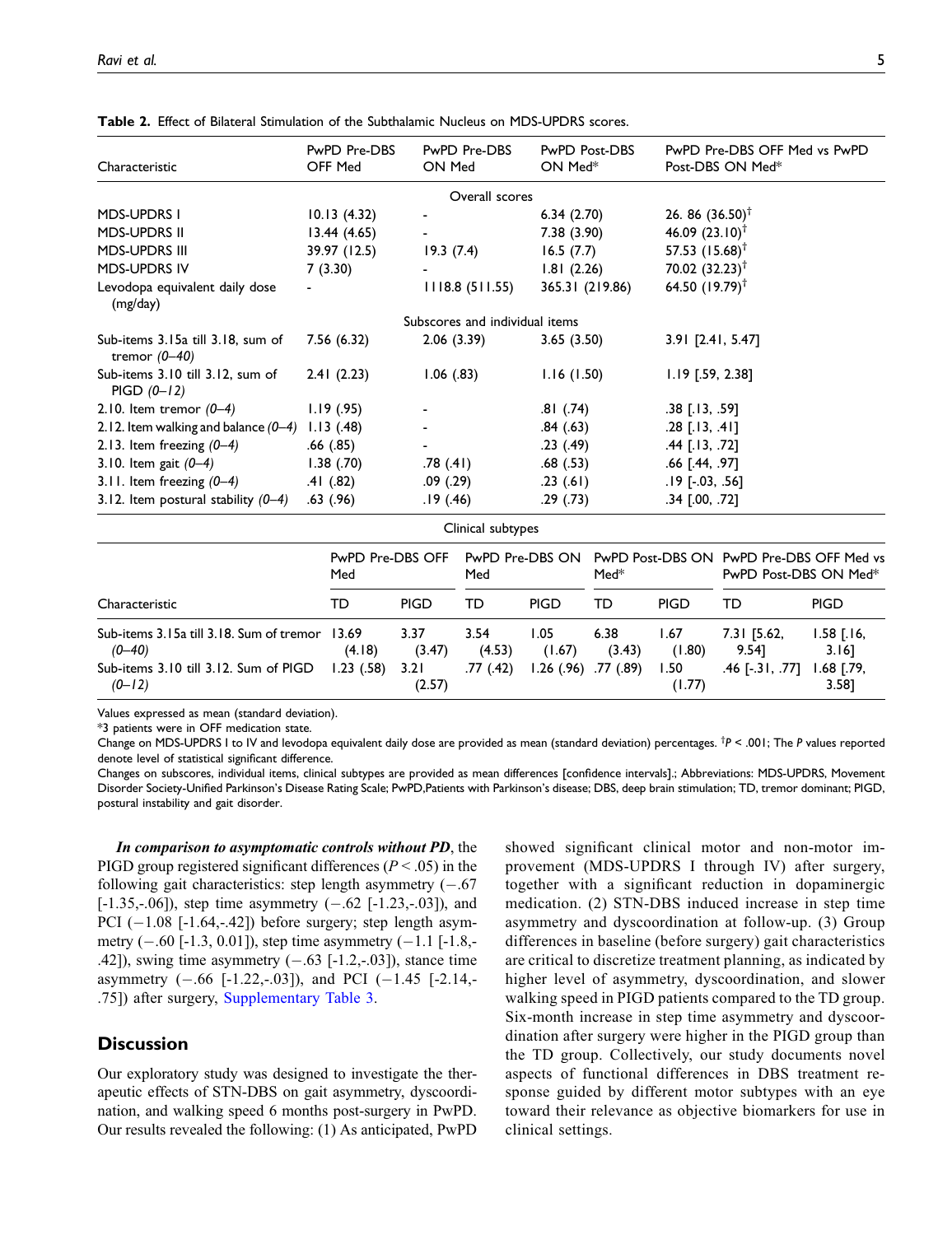| Characteristic       | PwPD Pre-DBS  | <b>PwPD Post-DBS</b> | <b>Healthy Controls</b> | PwPD Pre-DBS vs PwPD Post-DBS |
|----------------------|---------------|----------------------|-------------------------|-------------------------------|
| Asymmetry (%)        |               |                      |                         |                               |
| Step length          | 4.81(4.19)    | 4.60(3.50)           | 2.90(2.69)              | $-.05$ [-.38, 0.32]           |
| Step time            | 2.79(2.32)    | 3.48(2.61)           | 1.93(1.70)              | $.27$ [ $-.13, 0.73$ ]        |
| Swing time           | 3.35(4.19)    | 3.76(4.07)           | 2.36(1.92)              | $.10$ [ $-.24$ , 0.49]        |
| Stance time          | 2.06(2.66)    | 2.36(2.72)           | 1.48(1.20)              | $.11$ [ $-.21, 0.51$ ]        |
| Dyscoordination (%)  |               |                      |                         |                               |
| PCI                  | 3.06(1.06)    | 3.42(1.41)           | 2.29(.82)               | $.29$ [ $-.08$ , $0.67$ ]     |
| Other gait measures  |               |                      |                         |                               |
| Walking Speed (cm/s) | 117.09(18.21) | 119.11(18.42)        | 120.95 (14.31)          | $.11$ [-.11, 0.36]            |

Table 3. Effect of Bilateral Stimulation of the Subthalamic Nucleus on Gait Characteristics.

Values expressed as mean (standard deviation).

Changes are provided as Hedges' g effect size [95% confidence interval]. That is to say, we can be 95% confident that the interval contains the true effect size. If PwPD post-DBS registered larger magnitude of gait parameter in comparison to PwPD pre-DBS, the effect size is positive. Abbreviations: PCI, phase coordination index; PwPD, patients with Parkinson's disease; DBS, deep brain stimulation.

<span id="page-7-0"></span>Please refer to [Supplementary Table 3](https://journals.sagepub.com/doi/suppl/10.1177/15459683211041309) for comparison against healthy controls.

Mild asymmetry in the walking patterns of asymptomatic healthy individuals is quite common and plausibly func-tional.<sup>[38](#page-10-19)</sup> It is likely that such asymmetrical patterns during walking persist as a result of the natural hemispheric functional specificities in the relative contribution of lower limbs to propulsion (facilitate forward progression) and braking (facilitate postural stabilization).<sup>[38,](#page-10-19)[39](#page-10-20)</sup> In PwPD, asymmetry markedly increases and has been directly related to poor walking ability $40,41$  $40,41$  $40,41$  and adverse episodes such as FOG and falls.<sup>[16,](#page-9-15)[42](#page-10-23)[,43](#page-10-24)</sup> The underlying pathophysiology leading to these deficits are multifactorial and have not yet been completely understood. We may conceivably (albeit inconclusively) attribute these deficits to a bilateral but asymmetric neurodegenerative process that is characteristic of PD (asymmetrical motor function may persist over the years despite bilateral disease progression<sup>[44](#page-10-25)</sup>). Patients with PD (PwPD) also appear to have reduced corpus callosum function, which interferes with the normal bilateral coordination of limb movements during walking.<sup>[45](#page-10-26)</sup> Although, there is only a marginal agreement on the underpinnings of asymmetrical motor and gait symptoms in PwPD, such features are starting to provide essential movement biomarkers to guide diagnosis and treatment.<sup>[19,](#page-10-1)[21](#page-10-3)</sup>

DBS treatment seems like an ideal approach for improving asymmetry and dyscoordination of walking as it provides the opportunity to modify stimulation parameters for each hemisphere independently. However, we observed that STN-DBS increased gait asymmetry and dyscoordination, when comparing pre vs post-surgery. Similar to our findings, one recent study<sup>[11](#page-9-10)</sup> also reported increased gait asymmetry 6month post-DBS compared to preoperative assessment. These results differ from a previous work that demonstrated a significant improvement in gait asymmetry in response to STN-DBS treatment.<sup>[16](#page-9-15)</sup> The difference in results can be attributed primarily to the study design (Johnsen and colleagues only presented postoperative DBS OFF vs ON gait outcomes

in OFF medication state). Postoperative microlesion effects (e.g., some permanent lesion related to electrode insertion) may introduce bias $46$  and does not allow us to equate and compare the pre-DBS state (of our study) to OFF DBS state (in Johnsen et al 2009). Also relevant, however, is the definition of gait asymmetry (Johnsen and colleagues looked at spatial distance between heel to projected center of mass  $^{16}$ ). The increase in asymmetry and dyscoordination that we are reporting is calculated based on temporal metrics (step time asymmetry and PCI).

With specific interest to the observation of increased step time asymmetry (and PCI) and negligible effects on step length asymmetry, our study plausibly suggests a differential effect of STN-DBS on the temporal deficit or a possible adaptation of temporal characteristics to allow regulation of spatial characteristics. This coincides with other studies showing that STN-DBS increases walking speed in patients by spatial (increasing step length) rather than temporal changes (increasing cadence or step time). $2,17$  $2,17$  There is surmounting evidence indicating that cortical centers are responsible for movement initiation, while "ongoing" movements are steadily regulated via subcortical regions within the basal ganglia and the brain stem. $47,48$  $47,48$  These regions are responsible for providing internal cues to cortical and subcortical regions, for example, the pre-motor and supplementary motor area, accounting for the regulation of spatial parameters.[49](#page-10-31) In this regard, it is possible that the regulation of temporal parameters is not under the influence of cortico-thalamo-basal ganglia circuitry.<sup>[50](#page-11-0)</sup> However, further research is necessary to substantiate the notion that these parameters (cadence and step length, but also asymmetry in step time and length) may reflect distinct regulation but allow mutual interactions.<sup>51</sup>

Gait impairments in PwPD, from the symptom onset to their advanced stages, including response to treatments (levodopa $52$  and DBS $53$ ), demonstrate patient as well as group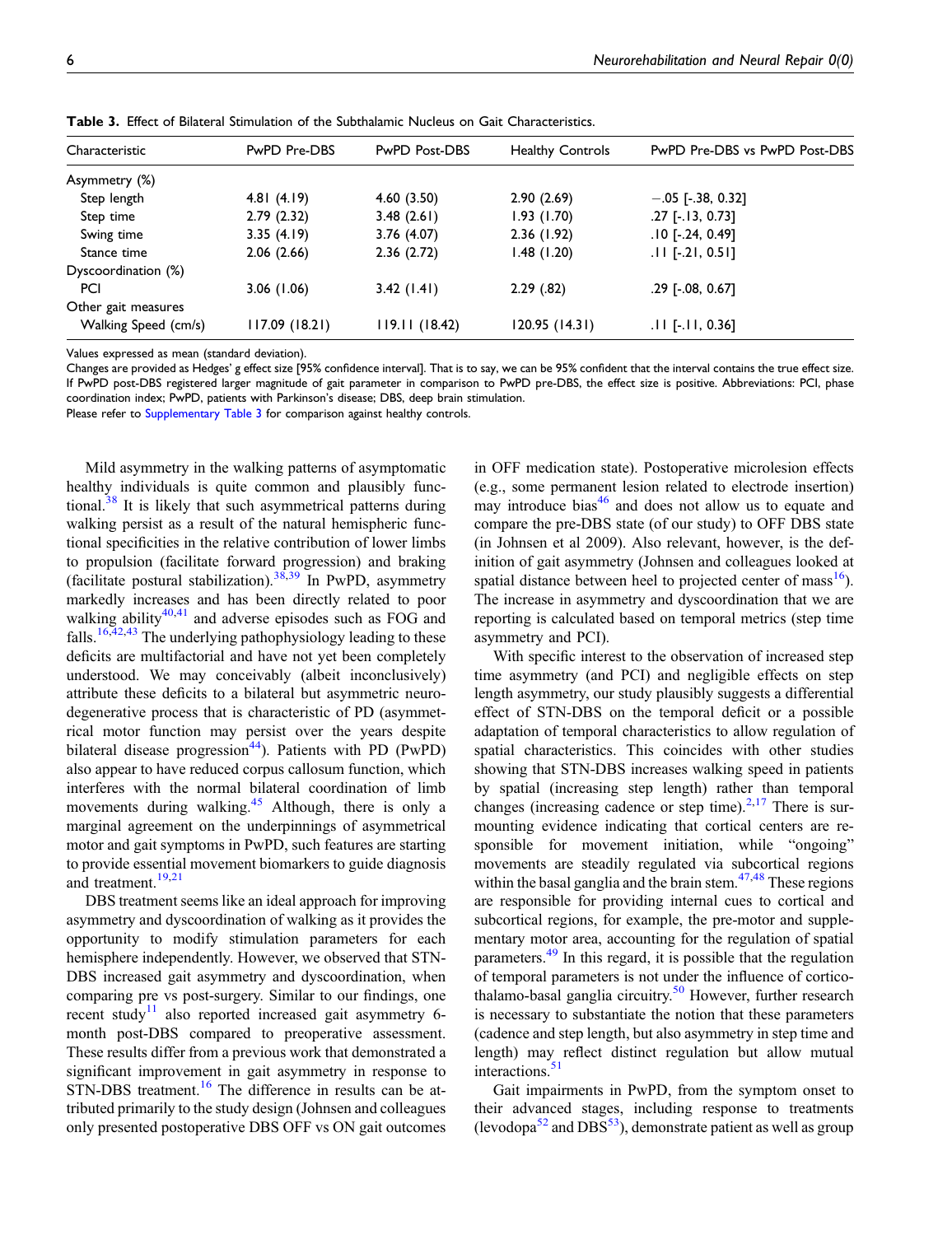|                                                                           | PwPD Pre-DBS |             | PwPD Post-DBS |             | Between Subtypes                                            |                                         | Within Subtypes                    |                       |
|---------------------------------------------------------------------------|--------------|-------------|---------------|-------------|-------------------------------------------------------------|-----------------------------------------|------------------------------------|-----------------------|
| Characteristic                                                            |              | CD<br>E     |               | GD<br>Pic   |                                                             | TD Pre vs PIGD Pre TD Post vs PIGD Post | TD Pre vs TD Post PIGD Pre vs Post |                       |
| Asymmetry (%)                                                             |              |             |               |             |                                                             |                                         |                                    |                       |
| Step length                                                               | 4.52 (4.64)  | 5.00 (3.85) | 4.24(2.17)    | 4.85 (4.15) | $.11$ [ $-74, .80$ ]                                        | $.17$ [-.51, .75]                       | $-.07$ [ $-.60, 0.65$ ]            | $-04$ [ $-46$ , 0.39] |
| Step time                                                                 | 2.22(1.84)   | 3.18 (2.52) | 2.41 (2.06)   | 4.21 (2.70) | $-40$ $[-.33, .97]$                                         | $.69$ $[-.03, 1.33]$                    | $.09$ [ $-83$ , $1.0$ ]            | 38 [-.06, 0.90]       |
| Swing time                                                                | 2.81 (3.85)  | 3.71 (4.37) | 3.05 (2.85)   | 4.25 (4.66) | 20 [-.68, .75]                                              | $.28$ [-.45, .80]                       | 06 [-.57, 0.67]                    | $11$ [-.29, 0.67]     |
| Stance time                                                               | 1.73(2.23)   | 2.28 (2.90) | 1.70(1.46)    | 2.82 (3.24) | $20$ [-.63, .72]                                            | 40 [-.28, .84]                          | $-0.01$ [ $-64$ , 0.59]            | 17 [-.22, 0.69]       |
| Dyscoordination (%)                                                       |              |             |               |             |                                                             |                                         |                                    |                       |
|                                                                           | 2.67 (.73)   | 3.32(1.16)  | 2.79 (.90)    | 3.86 (1.52) | $.60$ [ $-.10, 1.13$ ]                                      | $.78$ [.06, 1.35] $*$                   | $.13$ [ $-.76, 0.96$ ]             | .39 [-.04, 0.84]      |
| Walking Speed (cm/s) 123.14 (15.59) 112.96 (18.71)<br>Other gait measures |              |             |               |             | $(12.77 \ (15.52)$ $116.60 \ (19.78)$ $-.55$ $[-1.27, .22]$ | $-32$ [-.98, .40]                       | $-0.02$ [ $-34$ , 0.34]            | $.18$ [-.11, 0.54]    |
|                                                                           |              |             |               |             |                                                             |                                         |                                    |                       |

<span id="page-8-0"></span>(TD vs PIGD) specific traits. In our study, the TD group had comparatively less impaired gait to the overall group of patients both before and after surgery. On the other hand, PIGD patients demonstrated a more pronounced increase (more than the longitudinal changes due to disease progression reported previously in  $PwPD<sup>54</sup>$  in asymmetry and dyscoordination compared to the TD group due to DBS, consistent with a previous clinical investigation. $53$  Natural prognosis (PIGD may naturally progress more quickly in disease course<sup>55</sup>) and inadequate targeting of the STN sub territories responsible for the manifestation of the PIGD subtype $56$  likely underlie differences in treatment outcomes, but future studies may shed light on these hypotheses.

#### Limitations

We note the following limitations in our study. First, the demographic characteristics (age, sex distribution, height, and weight) of the PwPD group were significantly different from asymptomatic controls group, but we did not factor this in the estimation of effect sizes in the present study. A better approach would be to use a statistical test that includes them as covariates; however, this may require large sample sizes which remain to be explored in future analyses. Second, the lack of information about fall history of the participants limited our ability to answer the question whether asymmetric and dyscoordinated gait is associated with increased fall risk after STN-DBS in PwPD. Third, there were also limitations in the design of the study (gait being a secondary outcome) that did not allow us to replicate novel unilateral stimulation protocols suggested toward improving gait asymmetry and dyscoordination in patients with Parkinson's disease. $23$  Fourth, the non-randomized and unblinded design might be another limitation of our study. Last, the relatively small sample of female PwPD may have limited our ability to confirm previous observations<sup>[57,](#page-11-7)[58](#page-11-8)</sup> of gender-related factors for STN-DBS outcomes in PwPD.

#### Conclusion

¥ P

< .05; The P values of the two-sided permutation t-test.

Abbreviations. PCI, phase coordination index; PwPD, patients with Parkinson's disease; DBS, deep brain stimulation; TD, tremor dominant; PIGD, postural instability and gait disorder.

The present findings show the efficacy of DBS of the STN in reducing motor symptoms and related clinical outcomes in PwPD at 6 months after surgery. Despite clinical improvement, STN-DBS treatment altered temporal asymmetry and dyscoordination of walking. In particular, PIGD patients demonstrated a more pronounced decline in these gait characteristics compared to the TD group.

STN is a complex subcortical motor network and regulate a myriad of motor features required in daily life of PwPD.<sup>[59](#page-11-9)</sup> Current approaches to STN-DBS therapy are based on an inadequate assessment of such features and thus hinder providing any definitive recommendations about the therapy. Our study provides preliminary insights into the mechanisms possibly regulating DBS outcomes for subtle, yet important gait features like symmetry and coordination. However, our findings ought to be validated in future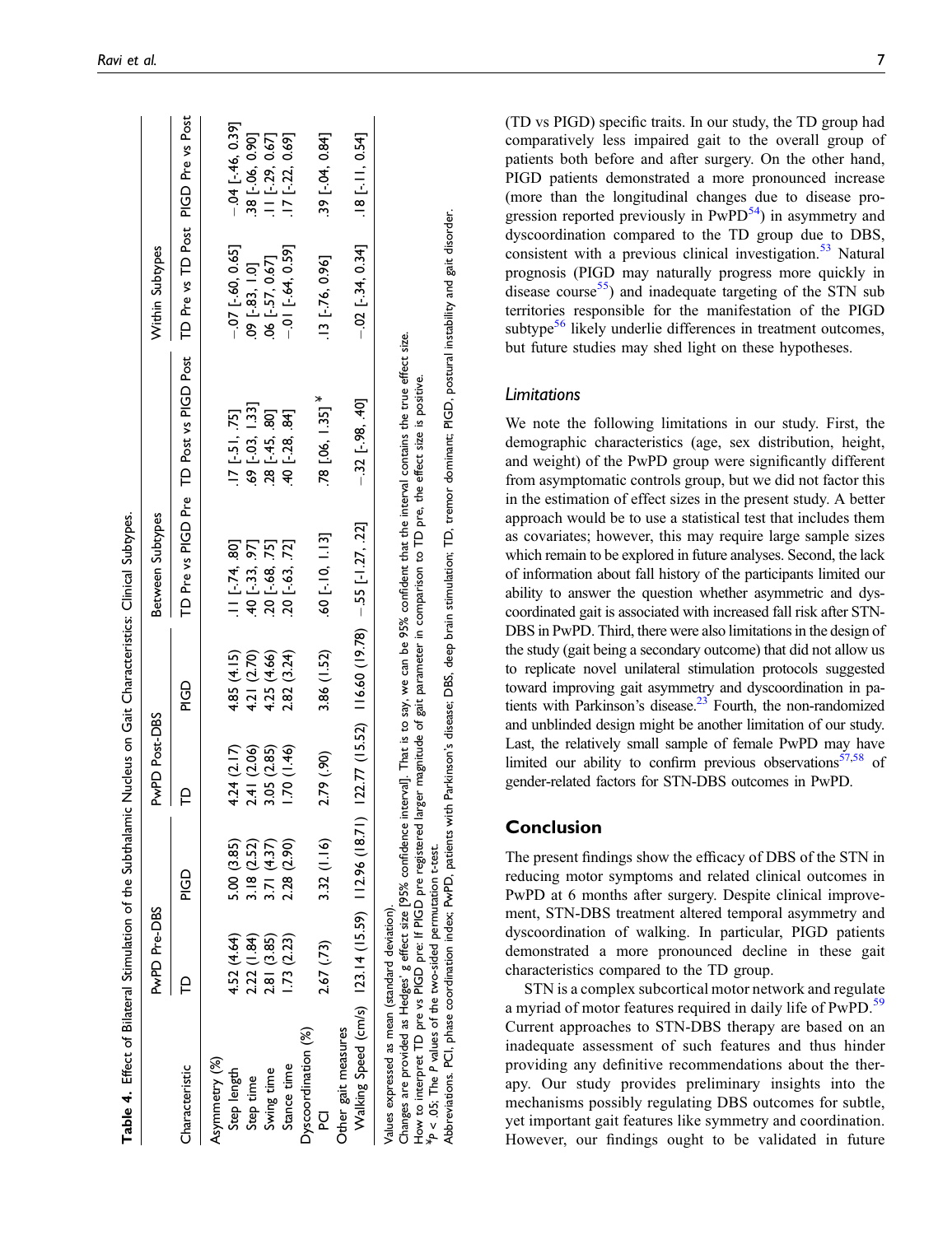randomized controlled trials prior to translating into clinical rehabilitation settings.

#### Acknowledgments

The authors would like to thank all the subjects for participating in the study and their families for the support provided.

#### Author Contributions

NKI, DKR, NBS, CRB, and WRT conceived and designed the study. CRB, LS, and MU coordinated the recruitment, pre-surgery, and post-surgery of the participants. DKR, MG, EB, and NKI coordinated the gait measurements. DKR, MG, and EB analyzed the data. DKR, NBS, and WRT drafted the manuscript. CRB provided clinical content expertise while drafting and revising the manuscript. LS provided critical opinion and revision of the manuscript as a subject expert. All the authors reviewed and approved the manuscript for submission. WRT is the guarantor.

#### Declaration of Conflicting Interests

The author(s) declared no potential conflicts of interest with respect to the research, authorship, and/or publication of this article.

#### Funding

The author(s) disclosed receipt of the following financial support for the research, authorship, and/or publication of this article: DKR was supported by a PhD scholarship from the State Secretariat for Education, Research, and Innovation Switzerland [grant number 2016.0463].

#### Data Availability

Please contact the corresponding author for requests regarding data sharing and collaboration.

#### Ethics Approval

The study was approved (approval no: 2015-00141) by Zurich Cantonal Ethics Commission and carried out in accordance with the Declaration of Helsinki, the guidelines of Good Clinical Practice, and the Swiss regulatory authority's requirements. The subjects all provided written, informed consent prior to participation.

#### ORCID iDs

Deepak K. Ravi **I** <https://orcid.org/0000-0002-5015-8901> Michelle Gwerder **ID** <https://orcid.org/0000-0003-4484-9244> William R. Taylor **b** <https://orcid.org/0000-0003-4060-4098>

#### **References**

- <span id="page-9-0"></span>1. Krack P, Volkmann J, Tinkhauser G, Deuschl G. Deep brain stimulation in movement disorders: from experimental surgery to evidence-based therapy. Mov Disord;34(12):1795-1810. 2019.
- <span id="page-9-1"></span>2. Collomb-Clerc A, Welter ML. Effects of deep brain stimulation on balance and gait in patients with Parkinson's disease: a

systematic neurophysiological review. Neurophysiol Clin. 2015; 45(4-5):371-388.

- <span id="page-9-2"></span>3. Cossu G, Pau M. Subthalamic nucleus stimulation and gait in parkinson's disease: a not always fruitful relationship. Gait & Posture. 2017;52:205-210.
- <span id="page-9-3"></span>4. van Nuenen BFL, Esselink RAJ, Munneke M, Speelman JD, van Laar T, Bloem BR. Postoperative gait deterioration after bilateral subthalamic nucleus stimulation in parkinson's disease. Mov Disord. 2008;23(16):2404-2406.
- <span id="page-9-4"></span>5. Krack P, Batir A, Van Blercom N, et al. Five-year follow-up of bilateral stimulation of the subthalamic nucleus in advanced parkinson's disease. N Engl J Med. 2003;349(20): 1925-1934.
- <span id="page-9-5"></span>6. Yin Z, Cao Y, Zheng S, et al. Persistent adverse effects following different targets and periods after bilateral deep brain stimulation in patients with parkinson's disease. J Neurol Sci. 2018;393:116-127.
- <span id="page-9-6"></span>7. Okun MS, Gallo BV, Mandybur G, et al. Subthalamic deep brain stimulation with a constant-current device in parkinson's disease: an open-label randomised controlled trial. Lancet Neurol. 2012;11(2):140-149.
- <span id="page-9-7"></span>8. Odekerken VJ, van Laar T, Staal MJ, et al. Subthalamic nucleus versus globus pallidus bilateral deep brain stimulation for advanced parkinson's disease (NSTAPS study): a randomised controlled trial. Lancet Neurol. 2013;12(1):37-44.
- <span id="page-9-8"></span>9. Fasano A, Aquino CC, Krauss JK, Honey CR, Bloem BR. Axial disability and deep brain stimulation in patients with parkinson disease. Nat Rev Neurol. 2015;11(2):98-110.
- <span id="page-9-9"></span>10. Schlenstedt C, Shalash A, Muthuraman M, Falk D, Witt K, Deuschl G. Effect of high-frequency subthalamic neurostimulation on gait and freezing of gait in parkinson's disease: a systematic review and meta-analysis. Eur J Neurol. 2017;24(1):18-26.
- <span id="page-9-10"></span>11. Cebi I, Scholten M, Gharabaghi A, Weiss D. Clinical and kinematic correlates of favorable gait outcomes from subthalamic stimulation. Front Neurol. 2020;11:212.
- <span id="page-9-11"></span>12. Canessa A, Palmisano C, Isaias IU, Mazzoni A. Gait-related frequency modulation of beta oscillatory activity in the subthalamic nucleus of parkinsonian patients. Brain Stimul. 2020; 13(6):1743-1752.
- <span id="page-9-12"></span>13. O'Day J, Syrkin-Nikolau J, Anidi C, Kidzinski L, Delp S, Bronte-Stewart H. The turning and barrier course reveals gait parameters for detecting freezing of gait and measuring the efficacy of deep brain stimulation. PLoS One. 2020;15(4):e0231984.
- <span id="page-9-13"></span>14. Morris M, Iansek R, McGinley J, Matyas T, Huxham F. Threedimensional gait biomechanics in parkinson's disease: evidence for a centrally mediated amplitude regulation disorder. Mov Disord. 2005;20(1):40-50.
- <span id="page-9-14"></span>15. Allert N, Volkmann J, Dotse S, Hefter H, Sturm V, Freund H-J. Effects of bilateral pallidal or subthalamic stimulation on gait in advanced parkinson's disease. Mov Disord. 2001;16(6): 1076-1085.
- <span id="page-9-15"></span>16. Johnsen EL, Mogensen PH, Sunde NA, Ostergaard K. Improved asymmetry of gait in parkinson's disease with dbs: gait and postural instability in parkinson's disease treated with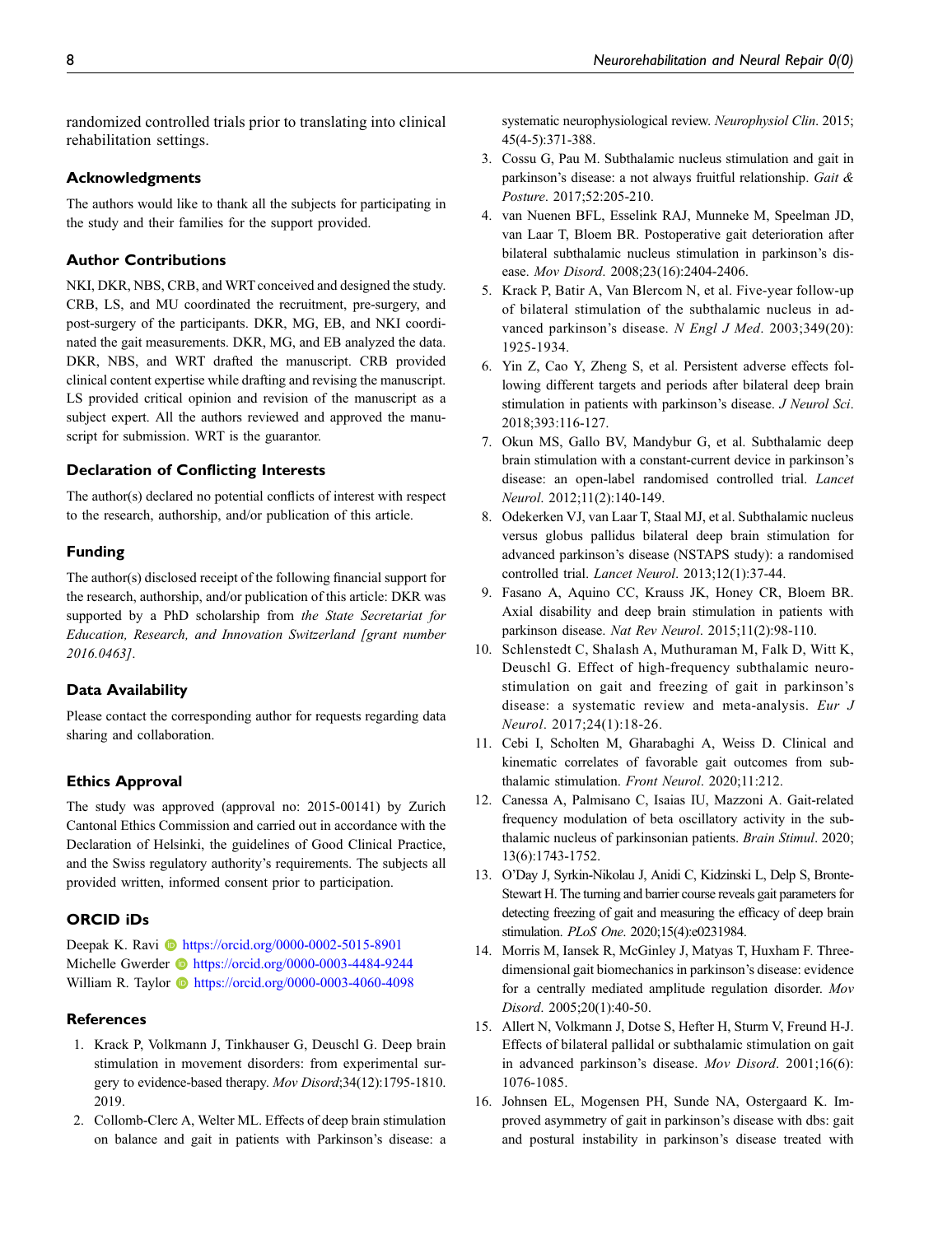bilateral deep brain stimulation in the subthalamic nucleus. Movement Disord. 2009;24(4):590-597.

- <span id="page-10-28"></span>17. Hurt CP, Kuhman DJ, Guthrie BL, Lima CR, Wade M, Walker HC. Walking speed reliably measures clinically significant changes in gait by directional deep brain stimulation. Front Hum Neurosci. 2020;14:618366.
- <span id="page-10-0"></span>18. Roper JA, Kang N, Ben J, Cauraugh JH, Okun MS, Hass CJ. Deep brain stimulation improves gait velocity in parkinson's disease: a systematic review and meta-analysis. J Neurol. 2016; 263(6):1195-1203.
- <span id="page-10-1"></span>19. Mirelman A, Bonato P, Camicioli R, et al. Gait impairments in parkinson's disease. Lancet Neurol. 2019;18(7):697-708.
- <span id="page-10-2"></span>20. Del Din S, Elshehabi M, Galna B, et al. Gait analysis with wearables predicts conversion to parkinson disease. Ann Neurol. 2019;86(3):357-367.
- <span id="page-10-3"></span>21. Mirelman A, Ben Or Frank M, Melamed M, et al. Detecting sensitive mobility features for parkinson's disease stages via machine learning. Mov Disord. 2021.
- <span id="page-10-4"></span>22. Lai E, Bryant M, Luo P, et al. Risk of falls in parkinson's disease after deep brain stimulation. Neurology. 2013;80.
- <span id="page-10-32"></span>23. Fasano A, Herzog J, Seifert E, et al. Modulation of gait coordination by subthalamic stimulation improves freezing of gait. Movement Disord. 2011;26(5):844-851.
- <span id="page-10-5"></span>24. Waldvogel D, Baumann-Vogel H, Stieglitz L, Hanggi-Schickli R, Baumann CR. Beware of deep water after subthalamic deep brain stimulation. Neurology. 2020;94(1):39-41.
- <span id="page-10-6"></span>25. Saranza G, Lang AE. Levodopa challenge test: indications, protocol, and guide. J Neurol. 2020;268(9):3135-3143.
- <span id="page-10-7"></span>26. Stebbins GT, Goetz CG, Burn DJ, Jankovic J, Khoo TK, Tilley BC. How to identify tremor dominant and postural instability/gait difficulty groups with the movement disorder society unified parkinson's disease rating scale: comparison with the unified parkinson's disease rating scale. Movement Disord. 2013;28(5): 668-670.
- <span id="page-10-8"></span>27. Uitti RJ, Baba Y, Whaley NR, Wszolek ZK, Putzke JD. Parkinson disease: handedness predicts asymmetry. Neurology. 2005;64(11):1925-1930.
- <span id="page-10-9"></span>28. König N, Singh NB, von Beckerath J, Janke L, Taylor WR. Is gait variability reliable? An assessment of spatio-temporal parameters of gait variability during continuous overground walking. Gait & Posture. 2014;39(1):615-617.
- <span id="page-10-10"></span>29. Tsushima H, Morris ME, McGinley J. Test-retest reliability and inter-tester reliability of kinematic data from a threedimensional gait analysis system. J Jpn Phys Ther Assoc. 2003;6(1):9-17.
- <span id="page-10-11"></span>30. O'Connor CM, Thorpe SK, O'Malley MJ, Vaughan CL. Automatic detection of gait events using kinematic data. Gait & Posture. 2007;25(3):469-474.
- <span id="page-10-12"></span>31. Nanhoe-Mahabier W, Snijders AH, Delval A, et al. Walking patterns in parkinson's disease with and without freezing of gait. Neuroscience. 2011;182:217-224.
- <span id="page-10-13"></span>32. Plotnik M, Giladi N, Hausdorff JM. A new measure for quantifying the bilateral coordination of human gait: effects of aging and parkinson's disease. Exp Brain Res. 2007;181(4):561-570.
- <span id="page-10-14"></span>33. Horváth K, Aschermann Z, Kovács M, et al. Minimal clinically important differences for the experiences of daily living parts of movement disorder society-sponsored unified parkinson's disease rating scale. Mov Disord. 2017;32(5):789-793.
- <span id="page-10-15"></span>34. Horváth K, Aschermann Z, Ács P, et al. Minimal clinically important difference on the motor examination part of MDS-UPDRS. Parkinsonism Relat Disord. 2015;21(12):1421-1426.
- <span id="page-10-16"></span>35. Makkos A, Kovács M, Pintér D, Janszky J, Kovács N. Minimal clinically important difference for the historic parts of the unified dyskinesia rating scale. Parkinsonism Relat Disord. 2019;58:79-82.
- <span id="page-10-17"></span>36. Ho J, Tumkaya T, Aryal S, Choi H, Claridge-Chang A. Moving beyond P values: data analysis with estimation graphics. Nat Methods. 2019;16(7):565-566.
- <span id="page-10-18"></span>37. Efron B, Tibshirani R. An introduction to the Bootstrap. New York: Chapman & Hall; 1993.
- <span id="page-10-19"></span>38. Sadeghi H, Allard P, Prince F, Labelle H. Symmetry and limb dominance in able-bodied gait: a review. Gait Posture. 2000; 12(1):34-45.
- <span id="page-10-20"></span>39. Gregg RD, Dhaher YY, Degani A, Lynch KM. On the mechanics of functional asymmetry in bipedal walking. IEEE Trans Biomed Eng. 2012;59(5):1310-1318.
- <span id="page-10-21"></span>40. Yogev G, Plotnik M, Peretz C, Giladi N, Hausdorff JM. Gait asymmetry in patients with parkinson's disease and elderly fallers: when does the bilateral coordination of gait require attention. Exp Brain Res. 2007;177(3):336-346.
- <span id="page-10-22"></span>41. Plotnik M, Giladi N, Hausdorff JM. Bilateral coordination of walking and freezing of gait in parkinson's disease. Eur J Neurosci. 2008;27(8):1999-2006.
- <span id="page-10-23"></span>42. Fasano A, Schlenstedt C, Herzog J, et al. Split-belt locomotion in parkinson's disease links asymmetry, dyscoordination and sequence effect. Gait Posture. 2016;48:6-12.
- <span id="page-10-24"></span>43. Bloem BR, Hausdorff JM, Visser JE, Giladi N. Falls and freezing of gait in parkinson's disease: a review of two interconnected, episodic phenomena. Movement Disord. 2004; 19(8):871-884.
- <span id="page-10-25"></span>44. Miller-Patterson C, Buesa R, McLaughlin N, Jones R, Akbar U, Friedman JH. Motor asymmetry over time in parkinson's disease. J Neurol Sci. 2018;393:14-17.
- <span id="page-10-26"></span>45. Fling BW, Curtze C, Horak FB. Gait asymmetry in people with parkinsons disease is linked to reduced integrity of callosal sensorimotor regions. Front Neurol. 2018;9:215.
- <span id="page-10-27"></span>46. Deuschl G, Krack P. Intrepidly studying deep brain stimulation in patients with Parkinson's disease. Lancet Neurol. 2020; 19(6):472-473.
- <span id="page-10-29"></span>47. Grillner S, El Manira A. Current principles of motor control, with special reference to vertebrate locomotion. Physiol Rev. 2020;100(1):271-320.
- <span id="page-10-30"></span>48. Takakusaki K. Functional neuroanatomy for posture and gait control. *J Mov Disord.* 2017;10(1):1-17.
- <span id="page-10-31"></span>49. Georgiou N, Iansek R, Bradshaw JL, Phillips JG, Mattingley JB, Bradshaw JA. An evaluation of the role of internal cues in the pathogenesis of parkinsonian hypokinesia. Brain. 1993; 116(Pt 6):1575-1587.